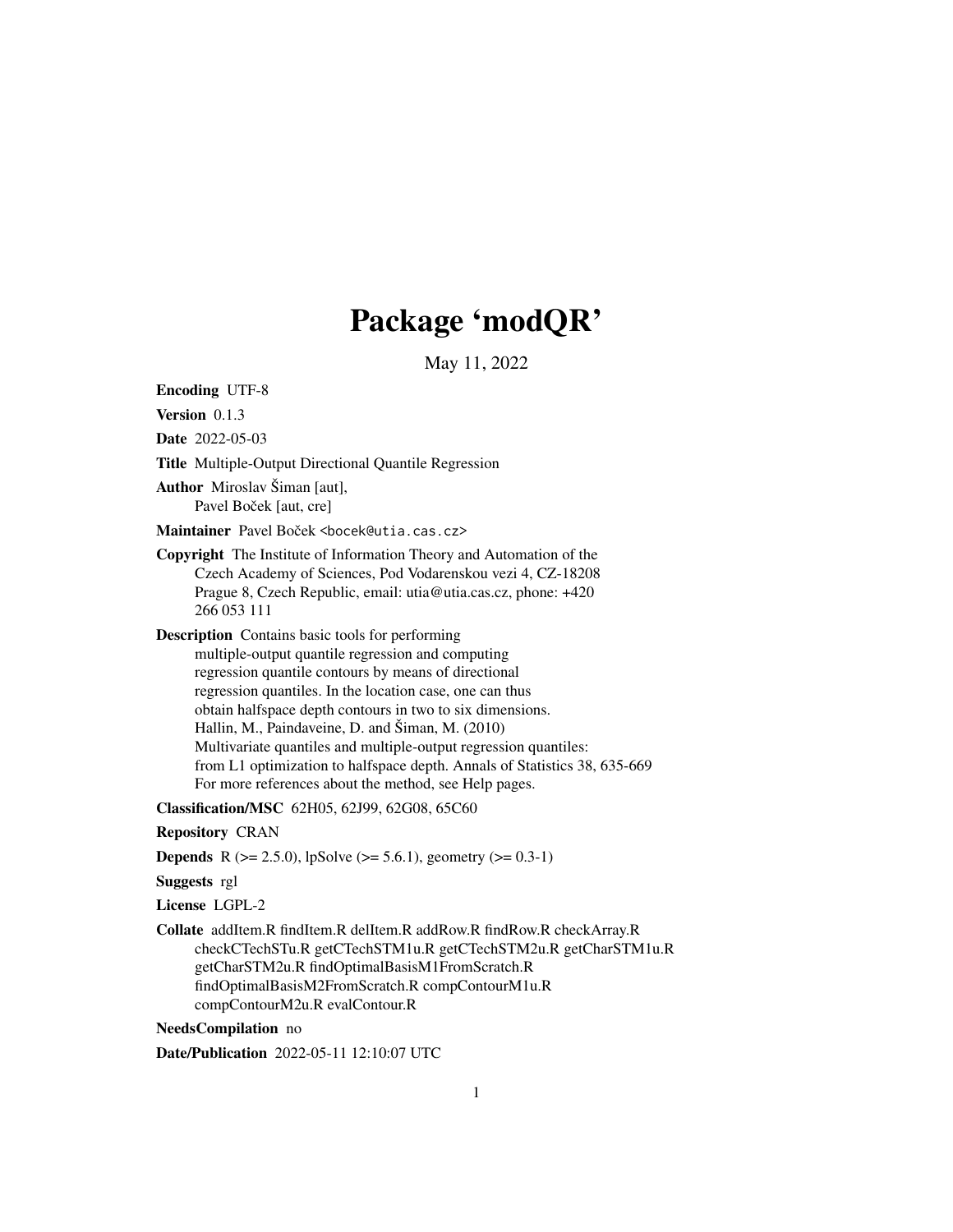### <span id="page-1-0"></span>R topics documented:

| Index | $\overline{14}$ |
|-------|-----------------|
|       |                 |
|       |                 |
|       |                 |
|       |                 |
|       |                 |

<span id="page-1-2"></span>compContourM1/2u *Directional Regression Quantile Computation*

#### <span id="page-1-1"></span>**Description**

The functions compContourM1u and compContourM2u may be used to obtain not only directional regression quantiles for *all* directions, but also some related overall statistics. Their output may also be used for the evaluation of the corresponding regression quantile regions by means of [evalContour](#page-4-1). The functions use different methods and algorithms, namely compContourM1u is based on [01] and [06] and compContourM2u results from [03] and [07]. The corresponding regression quantile regions are nevertheless virtually the same. See all the references below for further details and possible applications.

#### Usage

 $compContourM1u(Tau = 0.2, YMat = NULL, XMat = NULL, CTechST = NULL)$  $compContourM2u(Tau = 0.2, YMat = NULL, XMat = NULL, CTechnST = NULL)$ 

#### Arguments

| Tau     | the quantile level in $(0, 0.5)$ .                                                                                                                                                                                                    |
|---------|---------------------------------------------------------------------------------------------------------------------------------------------------------------------------------------------------------------------------------------|
| YMat    | the N x M response matrix with two to six columns, $N > M+P-1$ . Each row cor-<br>responds to one observation.                                                                                                                        |
| XMat    | the N x P design matrix including the (first) intercept column. The default NULL<br>value corresponds to the unit vector of the right length. Each row corresponds<br>to one observation.                                             |
| CTechST | the (optional) list with some parameters influencing the computation and its out-<br>put. Its default value can be generated by method-dependent getCTechSTM1/2u<br>and then modified by the user before its use in compContourM1/2u. |

#### Details

Generally, the performance of the functions deteriorates with increasing Tau, N, M, and P as for their reliability and time requirements. Nevertheless, they should work fine at least for two-dimensional problems up to  $N = 10000$  and  $P = 10$ , for three-dimensional problems up to  $N = 500$  and  $P = 5$ , and for four-dimensional problems up to  $N = 150$  and  $P = 3$ .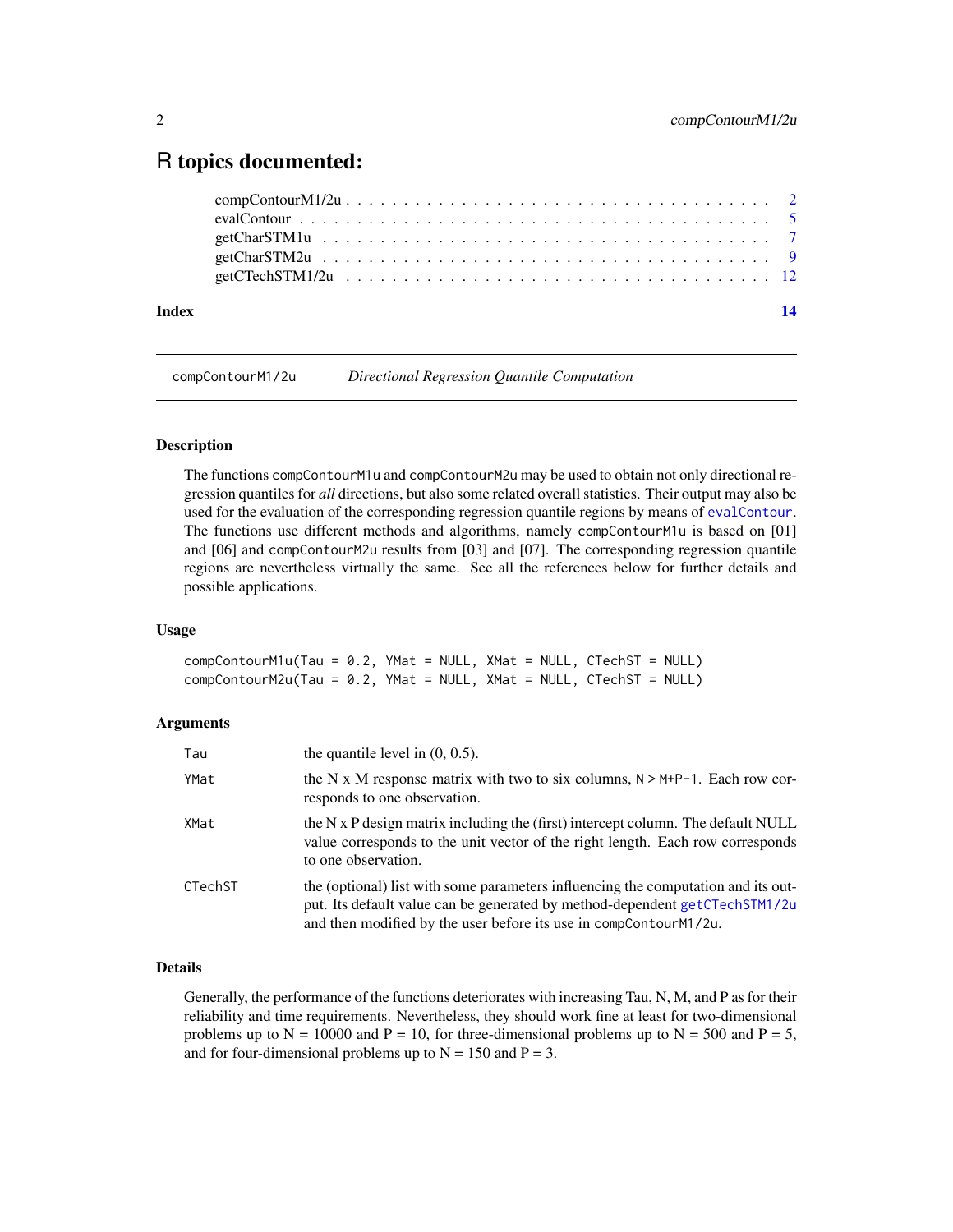#### compContourM1/2u 3

Furthemore, common problems related to the computation can fortunately be prevented or overcome easily.

**Bad data** - the computation may fail if the processed data points are in a bad configuration (i.e., if they are not in general position or if they would lead to a quantile hyperplane with at least one zero coefficient), which mostly happens when discrete-valued/rounded/repeated observations, dummy variables or bad random number generators are employed. Such problems can often be prevented if one perturbs the data with a random noise of a reasonably small magnitude before the computation, splits the model into separate or independent submodels, cleverly uses affine equivariance, or replaces a few identical observations with a copy of them weighted by the total number of their occurrences.

Bad Tau - the computation may fail for a finite number of problematic quantile levels, e.g., if Tau is an integer multiple of 1/N in the location case with unit weights (when the sample quantiles are not uniquely defined). Such a situation may occur easily for Tau's with only a few decimal digits or in a fractional form, especially when the number of observations changes automatically during the computation. The problem can be fixed easily by perturbing Tau with a sufficiently small number in the right direction, which should not affect the resulting regression quantile contours although it may slightly change the other output. The strategy is also adopted by compContourM1/2u, but only in the location case and with a warning output message explaining it.

Bad scale - the computation may fail easily for badly scaled data. That is to say that the functionality has been heavily tested only for the observations coming from a centered unit hypercube. Nevertheless, you can always change the units of measurements or employ full affine equivariance to avoid all the troubles. Similar problems may also arise when properly scaled data are used with highly non-uniform weights, which frequently happens in local(ly) polynomial regression. Then the weights can be rescaled in a suitable way and the observations with virtually zero weights can be excluded from the computation.

Bad expectations - the computation and its output need not meet false expectations. Every user should be aware of the facts that the computation may take a long time or fail even for moderately sized three-dimensional data sets, that the HypMat component is not always present in the list COutST\$CharST by default, and that the sample regression quantile contours can be not only empty, but also unbounded and crossing one another in the general regression case.

Bad interpretation - the output results may be easily interpreted misleadingly or erroneously. That is to say that the quantile level Tau is not linked to the probability content of the sample (regression) Tau-quantile region in any straightforward way. Furthermore, any meaningful parametric quantile regression model should include as regressors not only the variables influencing the trend, but also all those affecting the dispersion of the multivariate responses. Even then the cuts of the resulting regression quantile contours parallel to the response space cannot be safely interpreted as conditional multivariate quantiles except for some very special cases. Nevertheless, such a conclusion could somehow be warranted in case of nonparametric multiple-output quantile regression; see [09].

#### Value

Both compContourM1u and compContourM2u may display some auxiliary information regarding the computation on the screen (if CTechST\$Report  $I = 1$ ) or store their in-depth output (determined by CTechST\$BriefOutputI) in the output files (if CTechST\$OutSaveI = 1) with the filenames beginning with the string contained in CTechST\$OutFilePrefS, followed by the file number padded with zeros to form six digits and by the extension '.dqo', respectively. The first output file produced by compContourM1u would thus be named 'DQOutputM1\_000001.dqo'.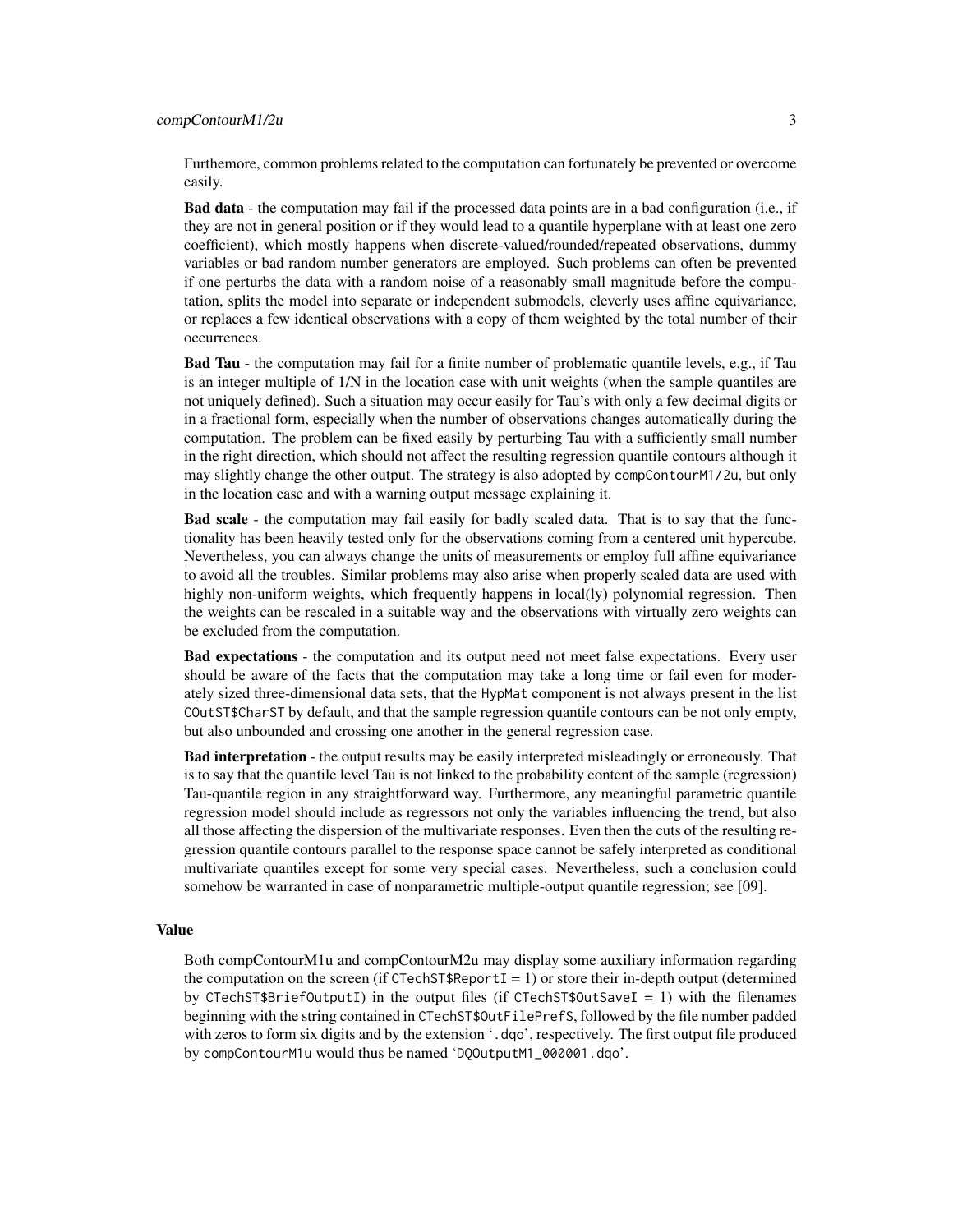<span id="page-3-0"></span>Both compContourM1u and compContourM2u always return a list with the same components. Their interpretation is also the same (except for CharST that itself contains some components that are method-specific):

| CharST       | the list with some default or user-defined output. The default one is provided by<br>function getCharSTM1u for compContourM1u and by function getCharSTM2u<br>for compContourM2u. A user-defined function generating its own output can be<br>employed instead by changing CTechST\$getCharST.                                                                                                                                               |
|--------------|----------------------------------------------------------------------------------------------------------------------------------------------------------------------------------------------------------------------------------------------------------------------------------------------------------------------------------------------------------------------------------------------------------------------------------------------|
| CTechSTMsgS  | the (possibly empty) string that informs about the problems with input CTechST.                                                                                                                                                                                                                                                                                                                                                              |
| ProbSizeMsgS | the (possibly empty) string that warns if the input problem is very large.                                                                                                                                                                                                                                                                                                                                                                   |
| TauMsgS      | the (possibly empty) string that announces an internal perturbation of Tau.                                                                                                                                                                                                                                                                                                                                                                  |
| CompErrMsgS  | the (possibly empty) string that decribes the error interrupting the computation.                                                                                                                                                                                                                                                                                                                                                            |
| NDQFiles     | the counter of (possible) output files, i.e., as if $CTechST$0utSaveI = 1$ .                                                                                                                                                                                                                                                                                                                                                                 |
| <b>NumB</b>  | the counter of (not necessarily distinct) optimal bases considered.                                                                                                                                                                                                                                                                                                                                                                          |
| PosVec       | the vector of length N that desribes the position of individual (regression) ob-<br>servations with respect to the exact (regression) Tau-quantile contour. The iden-<br>tification is reliable only after a successful computation. Pos $Vec[i] = 0/1/2$<br>if the i-th observation is in/on/out of the contour. If compContourM2u is used<br>with CTechST\$SkipRedI = 1, then PosVec correctly detects only all the outer<br>observations. |
| MaxLWidth    | the maximum width of one layer of the internal algorithm.                                                                                                                                                                                                                                                                                                                                                                                    |
| NIniNone     | the number of trials when the initial solution could not be found at all.                                                                                                                                                                                                                                                                                                                                                                    |
| NIniBad      | the number of trials when the found initial solution did not have the right number<br>of clearly nonzero coordinates.                                                                                                                                                                                                                                                                                                                        |
| NSkipCone    | the number of skipped cones (where an interior point could not be found).                                                                                                                                                                                                                                                                                                                                                                    |
|              |                                                                                                                                                                                                                                                                                                                                                                                                                                              |

If CTechST.CubRegWiseI = 1, then the last four components are calculated over all the individual orthants.

#### References

[01] Hallin, M., Paindaveine, D. and Šiman, M. (2010) Multivariate quantiles and multiple-output regression quantiles: from L1 optimization to halfspace depth. *Annals of Statistics* 38, 635–669.

[02] Hallin, M., Paindaveine, D. and Šiman, M. (2010) Rejoinder (to [01]). *Annals of Statistics* 38, 694–703.

[03] Paindaveine, D. and Šiman, M. (2011) On directional multiple-output quantile regression. *Journal of Multivariate Analysis* 102, 193–212.

[04] Šiman, M. (2011) On exact computation of some statistics based on projection pursuit in a general regression context. *Communications in Statistics - Simulation and Computation* 40, 948– 956.

[05] McKeague, I. W., López-Pintado, S., Hallin, M. and Šiman, M. (2011) Analyzing growth trajectories. *Journal of Developmental Origins of Health and Disease* 2, 322–329.

[06] Paindaveine, D. and Šiman, M. (2012) Computing multiple-output regression quantile regions. *Computational Statistics & Data Analysis* 56, 840–853.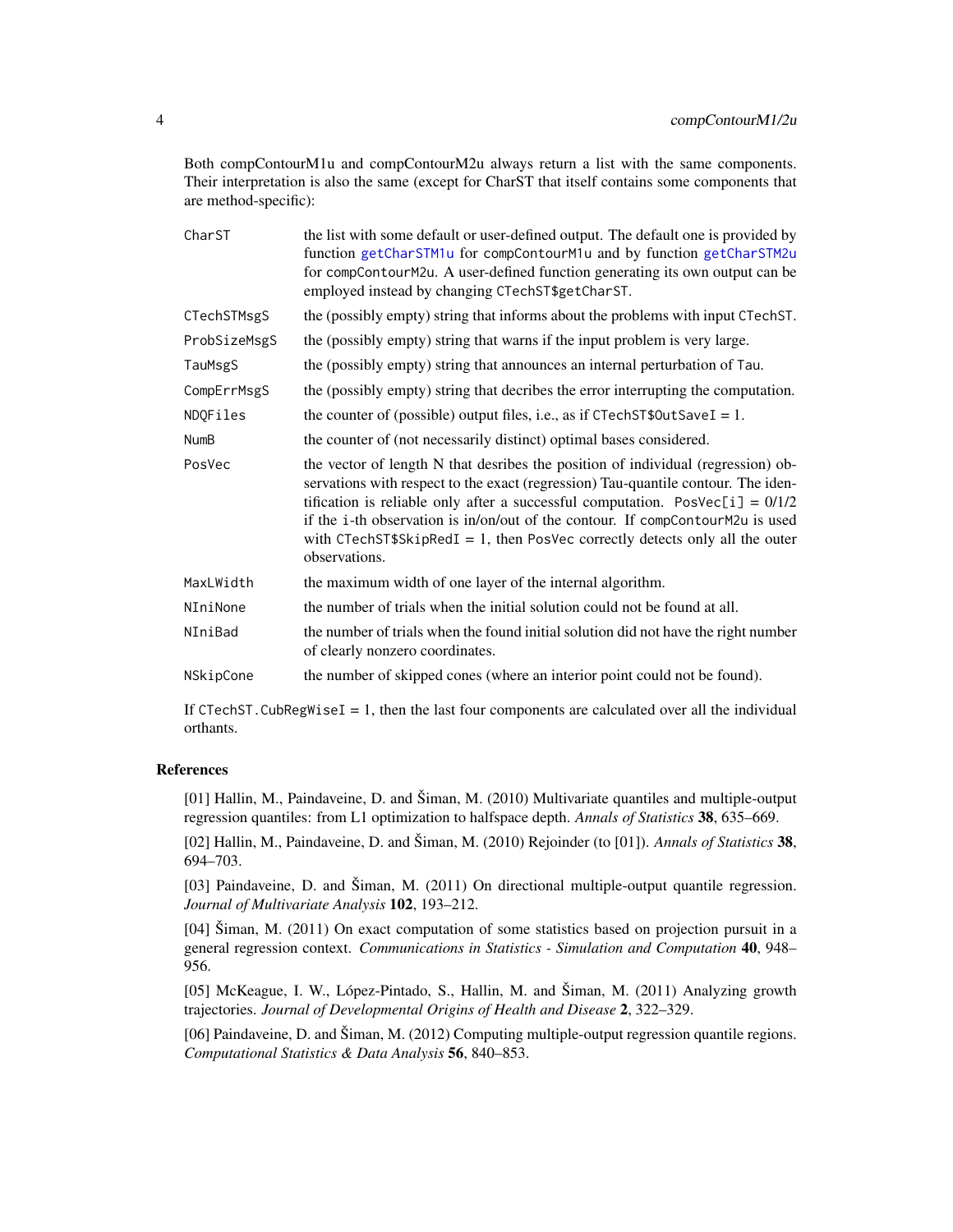#### <span id="page-4-0"></span>evalContour 5

[07] Paindaveine, D. and Šiman, M. (2012) Computing multiple-output regression quantile regions from projection quantiles. *Computational Statistics* 27, 29–49.

[08] Šiman, M. (2014) Precision index in the multivariate context. *Communications in Statistics - Theory and Methods* 43, 377–387.

[09] Hallin, M., Lu, Z., Paindaveine, D. and Šiman, M. (2015) Local bilinear multiple-output quantile/depth regression. *Bernoulli* 21, 1435–1466.

#### Examples

```
##computing all directional 0.15-quantiles of 199 random points
##uniformly distributed in the unit square centered at zero
##- preparing the input
Tau <-0.15XMat <- matrix(1, 199, 1)
YMat <- matrix(runif(2*199, -0.5, 0.5), 199, 2)
##- Method 1:
COutST <- compContourM1u(Tau, YMat, XMat)
##- Method 2:
COutST <- compContourM2u(Tau, YMat, XMat)
```
<span id="page-4-1"></span>evalContour *Evaluating Convex Polytopes*

#### Description

Given the system of inequalities AAMat%\*%ZVec <= BBVec describing a convex polytope/contour with an interior point IPVec in the Euclidean space of dimension two to six, this function identifies all nonredundant constraints and computes some characteristics of the resulting convex polytope such as its vertices, facets, volume and surface area.

#### Usage

evalContour(AAMat, BBVec = NULL, IPVec = NULL)

#### Arguments

| AAMat        | the constraints matrix from the system of inequalities defining the convex poly-<br>tope. It should be a numeric matrix with two to six columns.                                                                                                                                                                                                                                                       |
|--------------|--------------------------------------------------------------------------------------------------------------------------------------------------------------------------------------------------------------------------------------------------------------------------------------------------------------------------------------------------------------------------------------------------------|
| <b>BBVec</b> | the right-hand side from the system of inequalities defining the convex polytope.<br>It should be a numeric column vector of the same length as the first column of<br>AAMat.                                                                                                                                                                                                                          |
| <b>IPVec</b> | an interior point of the investigated convex polytope. This argument can be<br>omitted or set equal to a numeric column vector of the same length as the first<br>row of AAMat. If IPVec is NULL or if given IPVec does not lie well inside the<br>convex contour, then a well-positioned interior point is searched for internally,<br>which may slow down the computation and make it less reliable. |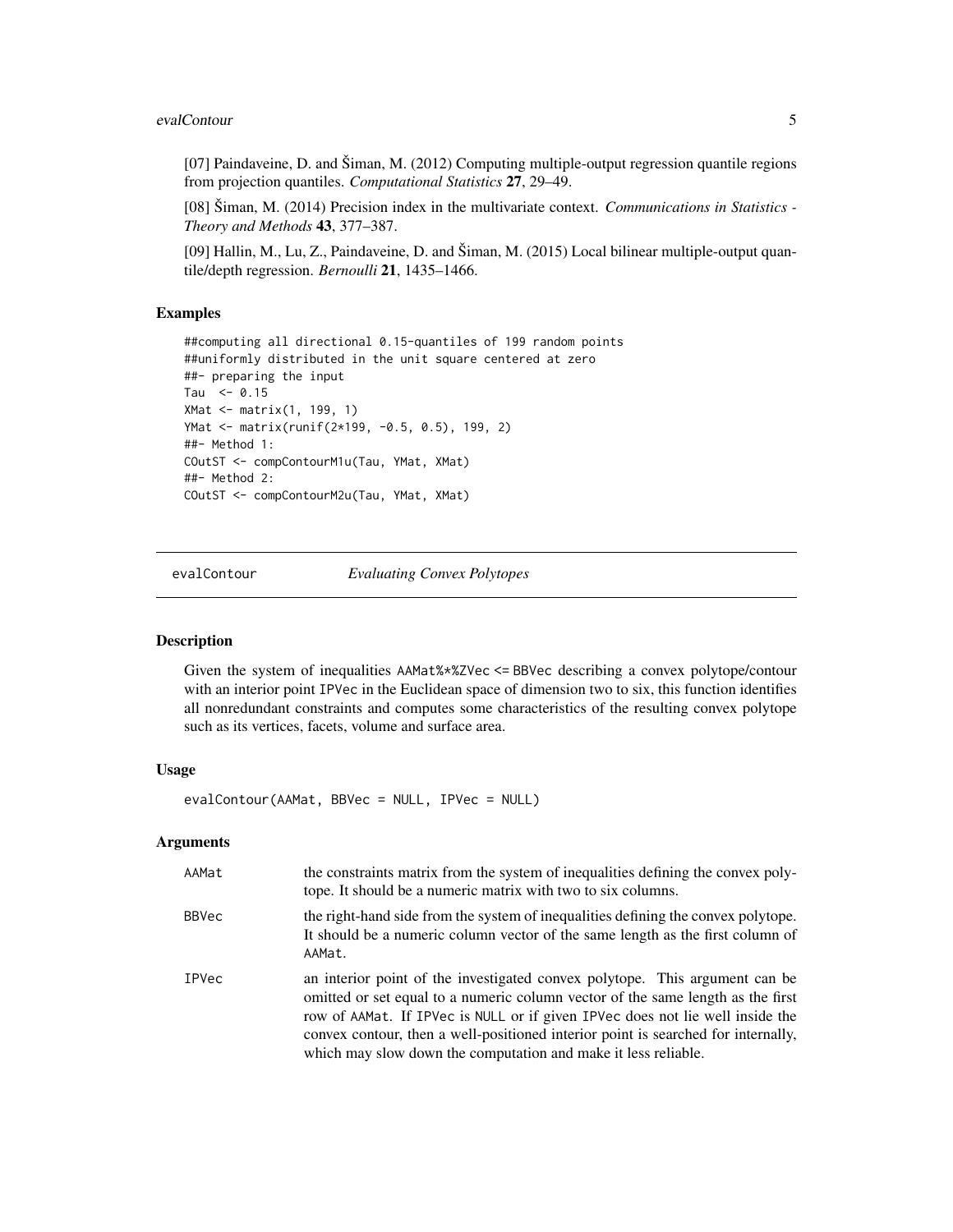#### Details

This function is included to be used for evaluating (regression) quantile contours or their cuts.

In fact, the function analyzes not the polytope itself, but its regularized intersection with the zerocentered hypercube of the edge length 2 000 that is employed as an artificial bounding box to avoid the problems with unbounded contours. The regularization consists of rounding the vertices (i.e., all of their coordinates) of such an intersection to the seventh decimal digit and of considering only the polytope determined by all the distinct rounded vertices for the final analysis.

#### Value

evalContour returns a list with the following components describing the resulting convex polytope:

| Status      | $0 - OK.$                                                                                                                                                                                                                                                                                               |
|-------------|---------------------------------------------------------------------------------------------------------------------------------------------------------------------------------------------------------------------------------------------------------------------------------------------------------|
|             | 2 - the contour seems virtually empty.                                                                                                                                                                                                                                                                  |
|             | 3 - the search for a well-positioned interior point IPVec failed.                                                                                                                                                                                                                                       |
|             | 4 - the number of input parameters is too low.                                                                                                                                                                                                                                                          |
|             | 5 - AAMat is not a numeric matrix with two to six columns.                                                                                                                                                                                                                                              |
|             | 6 - BBVec is not a numeric column vector of the right length.                                                                                                                                                                                                                                           |
|             | 7 - IPVec is not a numeric column vector of the right length.                                                                                                                                                                                                                                           |
| TVVMat      | the matrix with clearly distinct contour vertices (in rows).                                                                                                                                                                                                                                            |
| TKKMat      | the matrix with clearly distinct elementary facets (in rows). Each row contains<br>the indices of the rows of TVVMat where the facet vertices are stored. Each facet<br>has the same number of vertices equal to the number of columns of AAMat. See<br>also help(convhulln) for the meaning of TKKMat. |
| <b>NumF</b> | the number of clearly distinct contour facets.                                                                                                                                                                                                                                                          |
| <b>NumV</b> | the number of clearly distinct contour vertices.                                                                                                                                                                                                                                                        |
| Vol         | the volume of the contour (the area in 2D).                                                                                                                                                                                                                                                             |
| Area        | the surface area of the contour (the circumference in 2D and the surface in 3D).                                                                                                                                                                                                                        |
|             |                                                                                                                                                                                                                                                                                                         |

#### Examples

```
##- a simple example using a tilted zero-centered square
AAMat <- rbind(c(-1,-1), c(1,-1), c(1,1), c(-1,1))BBVec \leq -c(1, 1, 1, 1)IPVec \leq c(0, 0)
CST <- evalContour(AAMat, BBVec, IPVec)
print(CST)
##- computing and evaluating the 0.15-quantile contour of 199
##random points uniformly distributed in the unit square
##centered at zero
Tau <-0.15YMat <- matrix(runif(2*199, -0.5, 0.5), 199, 2)
C <- compContourM1u(Tau, YMat)
CST <- evalContour(-C$CharST$HypMat[,1:2], -C$CharST$HypMat[,3])
print(CST)
```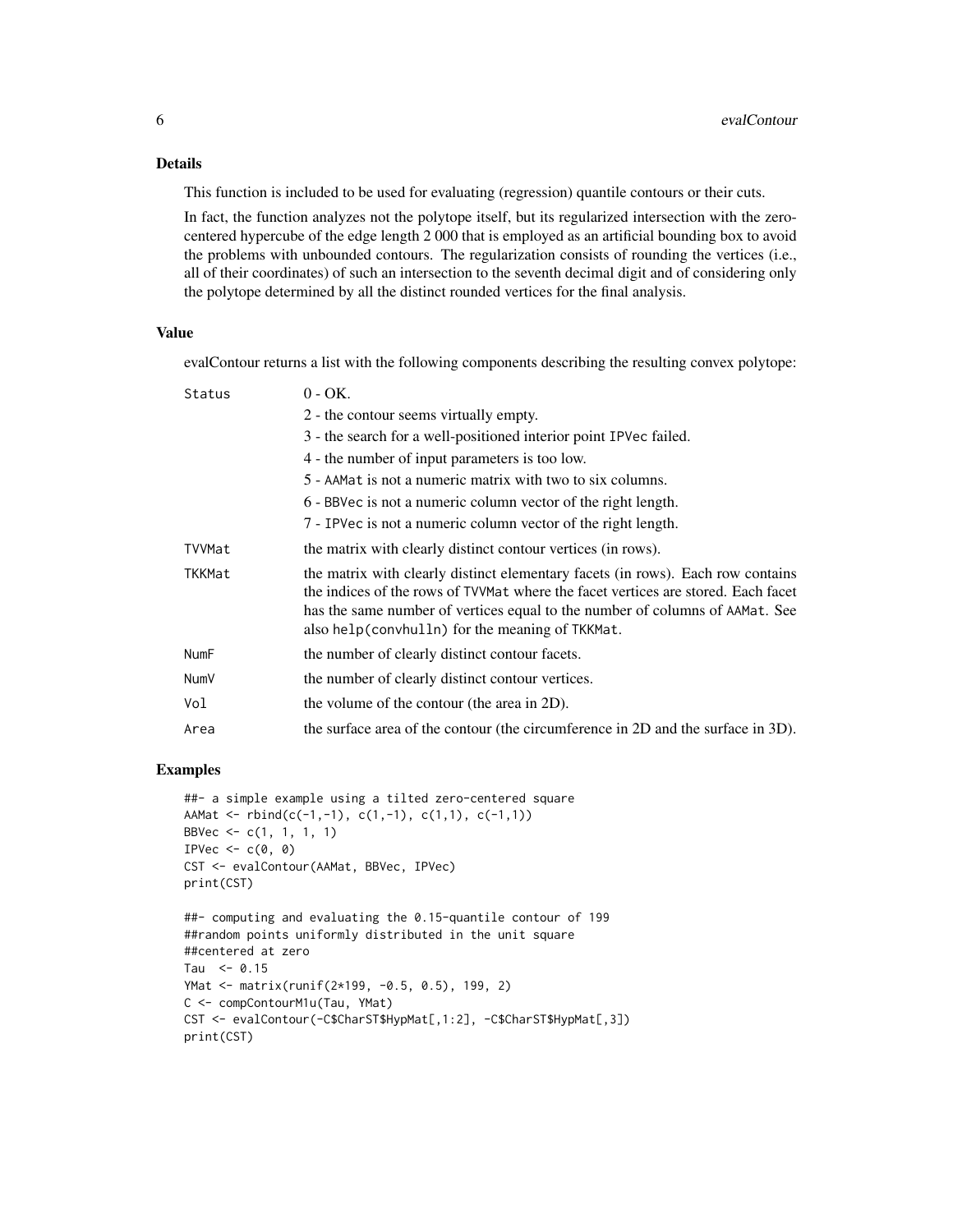#### <span id="page-6-0"></span>getCharSTM1u 7

##See also the examples ExampleA to ExampleE for some ##more elaborate ways of computing, evaluating and ##plotting the (regression) quantile contours.

<span id="page-6-1"></span>getCharSTM1u *Computing Some Overall Characteristics in* compContourM1u

#### **Description**

The function computes some overall characteristics of directional regression quantiles in the output of [compContourM1u](#page-1-1), namely the list COutST\$CharST. It makes possible to obtain some useful information without saving any file on the disk, and it can be easily modified by the users according to their wishes.

#### Usage

getCharSTM1u(Tau, N, M, P, BriefDQMat, CharST, IsFirst)

#### Arguments

| Tau        | the quantile level in $(0, 0.5)$ .                                                                                                                         |
|------------|------------------------------------------------------------------------------------------------------------------------------------------------------------|
| N          | the number of observations.                                                                                                                                |
| M          | the dimension of responses.                                                                                                                                |
| P          | the dimension of regressors including the intercept.                                                                                                       |
| BriefDOMat | the method-specific matrix containing the rows of a potential individual output<br>file corresponding to CTechST\$BriefOutputI = 1. See the details below. |
| CharST     | the output list, updated with each run of the function.                                                                                                    |
| IsFirst    | the indicator equal to one in the first run of getCharSTM1u (when CharST is<br>initialized) and equal to zero otherwise.                                   |

#### Details

This function is called inside [compContourM1u](#page-1-1). First, it is called with BriefDQMat = NULL, CharST  $=$  NULL and IsFirst  $= 1$  to initialize the output list CharST, and then it is called with IsFirst  $= 0$ successively for the content of each potential output file corresponding to CTechST\$BriefOutputI  $= 1$ , i.e., even if the output file(s) are not stored on the disk owing to CTechST\$OutSaveI = 0.

It still remains to describe in detail the content of possible output files, describing the optimal conic segmentation of the directional space that lies behind the optimization problem involved.

If CTechST\$BriefOutputI = 1, then the rows of such files are vectors of length  $1+1+M+M+P+1$  of the form c(ConeID, Nu, UVec, BDVec, ADVec, LambdaD) where

**ConeID** is the number/order of the cone related to the line. If  $M > 2$ , then a cone can appear in the output repeatedly (under different numbers).

Nu is the number of corresponding negative residuals.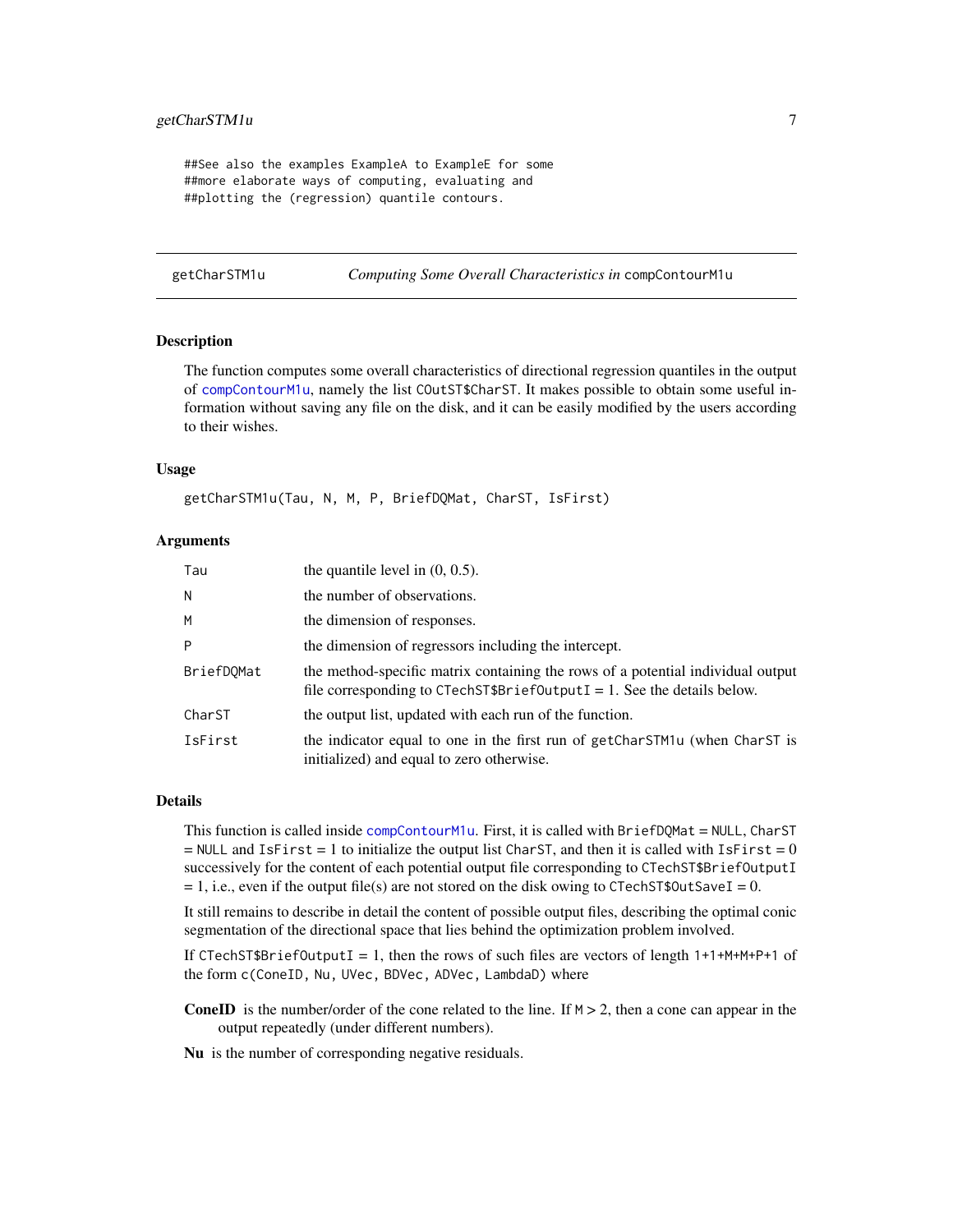- UVec is a normalized vector of the cone. It is usually its vertex direction but it may also be its interior vector pointing to a vertex of the artificial intersection of the cone with the bounding box  $[-1,1]$ <sup> $\wedge$ M. The max normalization is used if the breadth-first search algorithm is employed</sup> and the L2 normalization is used in the other case (when  $M = 2$  and CTechST\$D2SpecI = 1).
- **BDVec** is the vector  $c(b_1, \ldots, b_M)$ , i.e., the constant vector denominator of BVec, where BVec = BDVec/(t(BDVec)%\*%UVec).
- **ADVec** is the vector  $c(a_1, \ldots, a_p)$ , i.e., the constant vector denominator of AVec, where AVec = ADVec/(t(BDVec)%\*%UVec).

**LambdaD** is the constant scalar denominator of Lambda =  $\text{Lambda}$  (t(BDVec)%\*%UVec).

Recall that c(BVec, AVec) stands for the coefficients of the regression quantile hyperplane associated with UVec and that Lambda denotes the Lagrange multiplier equal to the optimal value Psi of the objective function for that direction.

If CTechST\$BriefOutputI = 0, then the rows of the potential output file(s) are longer (of length 1+1+M+M+P+1+(P+M-1)\*M+(P+M-1)) because they contain two more vectors appended at the end. The rows are of the form c(ConeID, Nu, UVec, BDVec, ADVec, LambdaD, vec(VUMat), IZ) where

- VUMat is the matrix for computing the multiplier vector MuR0Vec associated with zero residuals,  $MuR0Vec = (VUMat$ //www.tthermumburg/2009/2008/2009. That is to say that all directions from the interior of the cone result in the regression Tau-quantile hyperplanes containing the same P+M-1 observations because all such hyperplanes are the same up to a scaling factor multiplying their coefficients.
- IZ is the vector containing original indices of the M+P-1 observations with zero residuals for all directions from the interior of the cone.

#### Value

getCharSTM1u returns a list with the following components:

| NUESkip    | the number of (skipped) directions (and corresponding hyperplanes) artificially<br>induced by intersecting the cones with the $[-1,1]$ <sup><math>\wedge</math>M</sup> bounding box.                                                                                                                                                                                                     |
|------------|------------------------------------------------------------------------------------------------------------------------------------------------------------------------------------------------------------------------------------------------------------------------------------------------------------------------------------------------------------------------------------------|
| NAZSkip    | the number of (skipped) hyperplanes (and corresponding directions) not counted<br>in NUES kip and with at least one coordinate of AVec zero.                                                                                                                                                                                                                                             |
| NBZSkip    | the number of (skipped) hyperplanes (and corresponding directions) not counted<br>in NUES kip and with at least one coordinate of BVec zero.                                                                                                                                                                                                                                             |
| HypMat     | (for $M > 4$ ) the component is missing<br>(for $M \le 4$ ) the matrix with $M + P$ columns containing (in rows) all the distinct re-<br>gression Tau-quantile hyperplane coefficients c(BVec, AVec) normalized with<br>BVec), rounded to the eighth decimal digit, and sorted lexicographically. This<br>matrix can be used for the computation of the regression Tau-quantile contour. |
| CharMaxMat | the matrix with the (slightly rounded) maxima of certain directional regression<br>Tau-quantile characteristics over all remaining vertex directions.<br>If $P = 1$ , then CharMaxMat has only three rows:<br>c(UVec, max( BVec )),<br>c(UVec, max(Lambda)), and<br>c(UVec, max(Lambda/ BVec )),<br>respectively.                                                                        |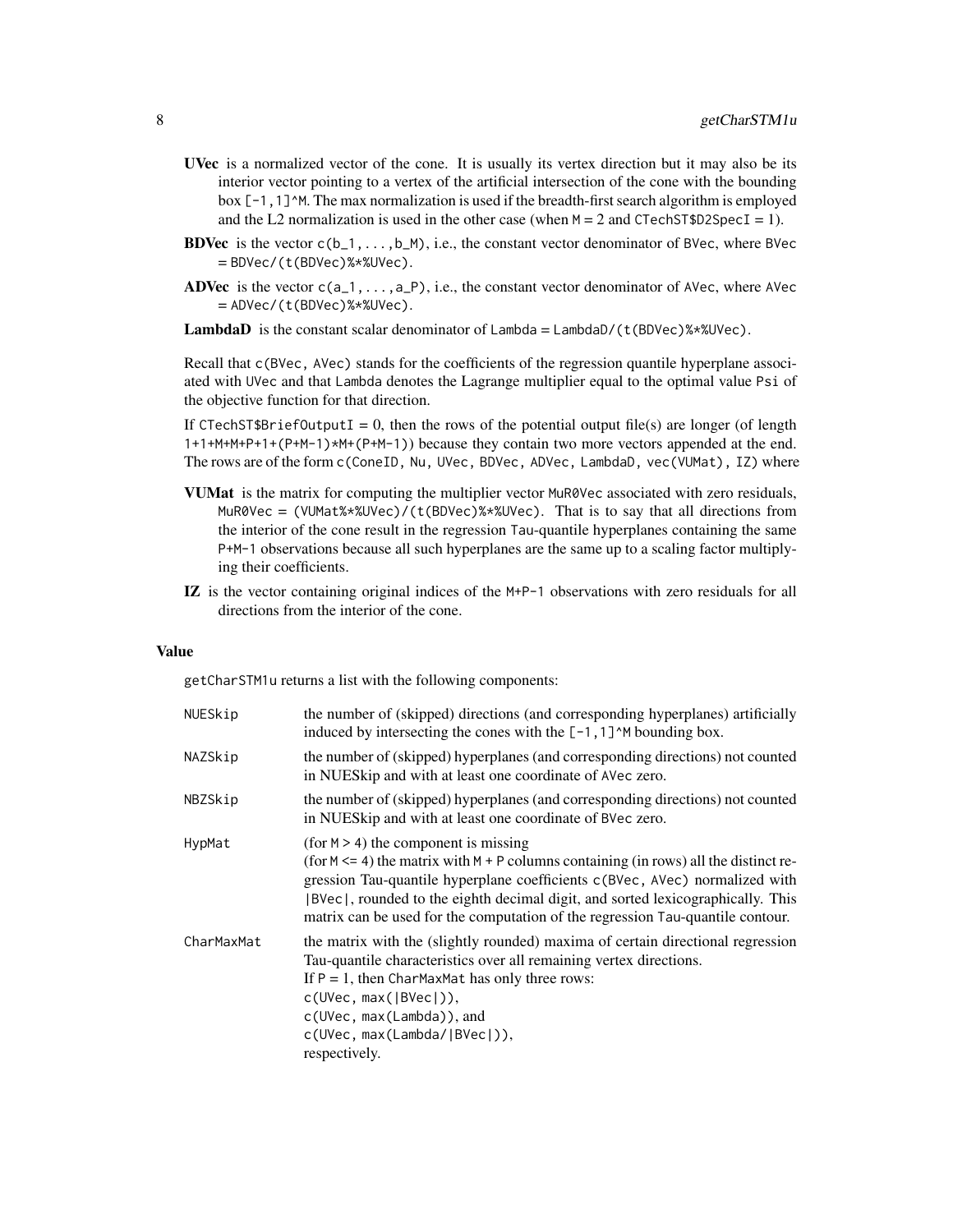<span id="page-8-0"></span>

|            | If $P > 1$ , then the rows of CharMaxMat are as follows:<br>c(UVec, max( BVec )),<br>c(UVec, max(Lambda)),<br>c(UVec, max(Lambda/ BVec )),<br>$c(UVec, max( c(a_2, , a_P) )),$<br>$c(UVec, max( c(a_2, , a_P) / BVec )),$                                                                                                                                                                                                                                                                                                                              |
|------------|--------------------------------------------------------------------------------------------------------------------------------------------------------------------------------------------------------------------------------------------------------------------------------------------------------------------------------------------------------------------------------------------------------------------------------------------------------------------------------------------------------------------------------------------------------|
|            | $c(UVec, max( a_2 )),$<br>$c(UVec, max( a_2 / BVec )),$                                                                                                                                                                                                                                                                                                                                                                                                                                                                                                |
|            | . ,<br>$c(UVec, max( a_P ))$ , and<br>$c(UVec, max( a_P / BVec )),$<br>respectively. If $P = 2$ , then the last two rows are missing for not being included<br>twice.                                                                                                                                                                                                                                                                                                                                                                                  |
| CharMinMat | the matrix with the (slightly rounded) minima of certain directional regression<br>Tau-quantile characteristics over all remaining vertex directions.<br>If $P = 1$ , then CharMinMat has only three rows:<br>c(UVec, min( BVec )),<br>c(UVec, min(Lambda)), and<br>c(UVec, min(Lambda/ BVec )),<br>respectively.<br>If $P > 1$ , then CharMinMat has five rows:<br>c(UVec, min( BVec )),<br>c(UVec, min(Lambda)),<br>c(UVec, min(Lambda/ BVec )),<br>$c(UVec, min( c(a_2, , a_P) )),$ and<br>$c(UVec, min( c(a_2, , a_P) / BVec )),$<br>respectively. |

Note that  $||$  symbolizes the Euclidean norm, and that the vertices (UVec) in the rows of CharMaxMat and CharMinMat are generally different and denote (one of) the direction(s) where the row maximum or minimum is attained.

#### Examples

##Run print(getCharSTM1u) to examine the default setting.

<span id="page-8-1"></span>getCharSTM2u *Computing Some Overall Characteristics in* compContourM2u

#### Description

The function computes some overall characteristics of directional regression quantiles in the output of [compContourM2u](#page-1-1), namely the list COutST\$CharST. It makes possible to obtain some useful information without saving any file on the disk, and it can be easily modified by the users according to their wishes.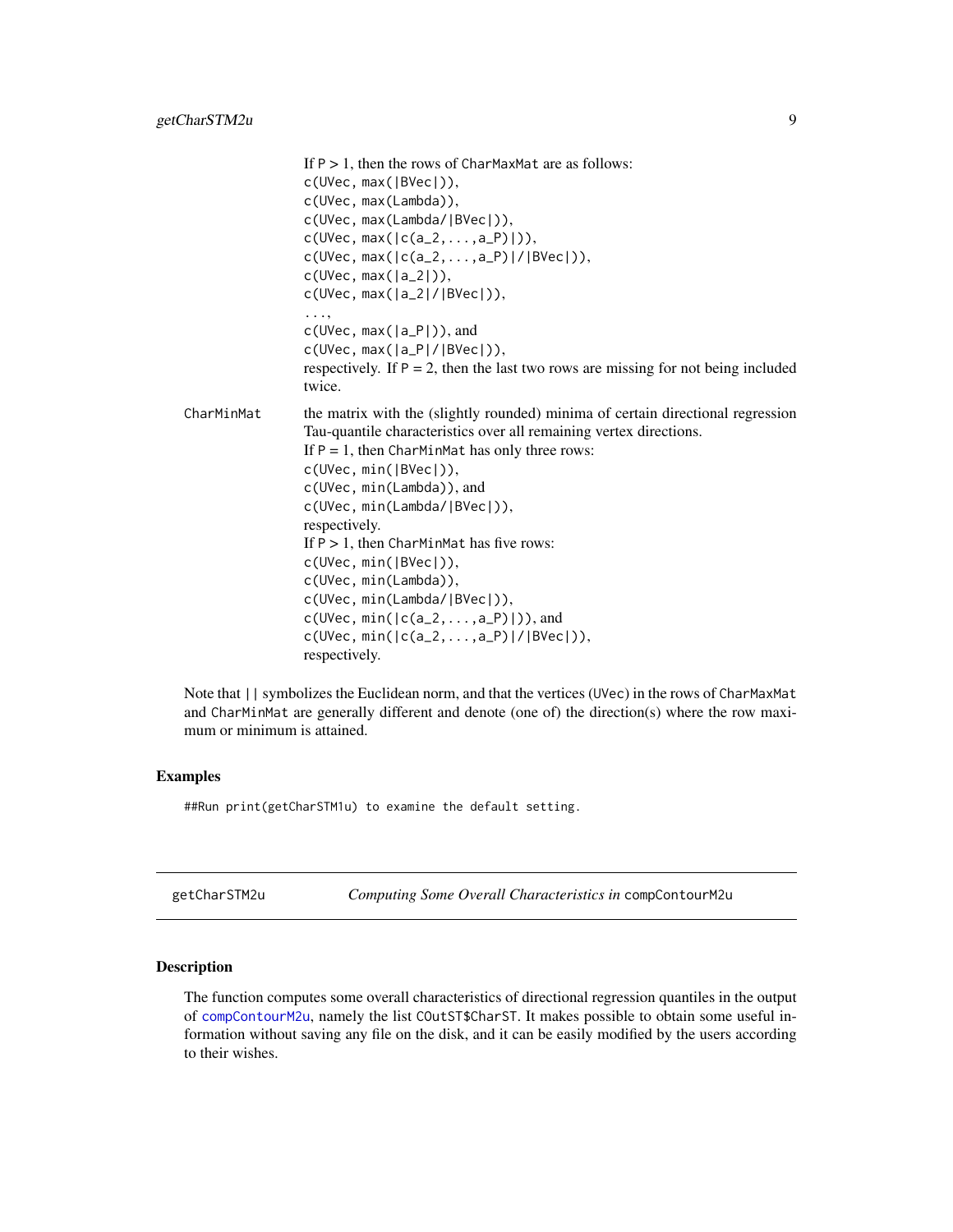#### <span id="page-9-0"></span>Usage

getCharSTM2u(Tau, N, M, P, BriefDQMat, CharST, IsFirst)

#### **Arguments**

| Tau        | the quantile level in $(0, 0.5)$ .                                                                                                                         |
|------------|------------------------------------------------------------------------------------------------------------------------------------------------------------|
| N          | the number of observations.                                                                                                                                |
| M          | the dimension of responses.                                                                                                                                |
| P          | the dimension of regressors including the intercept.                                                                                                       |
| BriefDOMat | the method-specific matrix containing the rows of a potential individual output<br>file corresponding to CTechST\$BriefOutputI = 1. See the details below. |
| CharST     | the output list, updated with each run of the function.                                                                                                    |
| IsFirst    | the indicator equal to one in the first run of getCharSTM2u (when CharST is<br>initialized) and equal to zero otherwise.                                   |

#### Details

This function is called inside [compContourM2u](#page-1-1). First, it is called with BriefDQMat = NULL, CharST  $=$  NULL and IsFirst  $= 1$  to initialize the output list CharST, and then it is called with IsFirst  $= 0$ successively for the content of each potential output file corresponding to CTechST\$BriefOutputI  $= 1$ , i.e., even if the output file(s) are not stored on the disk owing to CTechST\$OutSaveI = 0.

It still remains to describe in detail the content of possible output files, describing the optimal conic segmentation of the directional space that lies behind the optimization problem involved.

If CTechST\$BriefOutputI = 1, then the rows of such files are vectors of length  $1+1+M+P*M+M$  of the form c(ConeID, Nu, UVec, vec(ACOMat), MuBRow) where

- **ConeID** is the number/order of the cone related to the line. If  $M > 2$ , then a cone can appear in the output repeatedly (under different numbers).
- Nu is the number of negative residuals corresponding to the interior directions of the cone.
- UVec is a normalized vector of the cone. It is usually its vertex direction but it may also be its interior vector pointing to a vertex of the artificial intersection of the cone with the bounding box  $[-1,1]^M$ . The max normalization is used if the breadth-first search algorithm is employed and the L2 normalization is used in the other case (when  $M = 2$  and CTechST\$D2SpecI = 1).
- $ACOMat$  is the matrix describing AVec, AVec = ACOMat% $*$ %UVec.
- **MuBRow** is the constant vector of the Lagrange multipliers corresponding to BVec. Its inner product with UVec is equal to the optimal value Psi of the objective function for that direction.

Recall that c(BVec, AVec) stands for the coefficients of the regression quantile hyperplane associated with UVec and always BVec = UVec.

If CTechST\$BriefOutputI = 0, then the rows of the potential output file(s) are longer (of length 1+1+P\*M+M+P+P) because they contain two more vectors appended at the end. The rows are of the form c(ConeID, Nu, UVec, vec(ACOMat), MuBRow, MuR0Row, IZ) where

MuRORow is the constant vector of the Lagrange multipliers corresponding to zero residuals associated with the interior of the cone. That is to say that all directions from the interior of the cone result in the regression Tau-quantile hyperplanes containing the same P observations.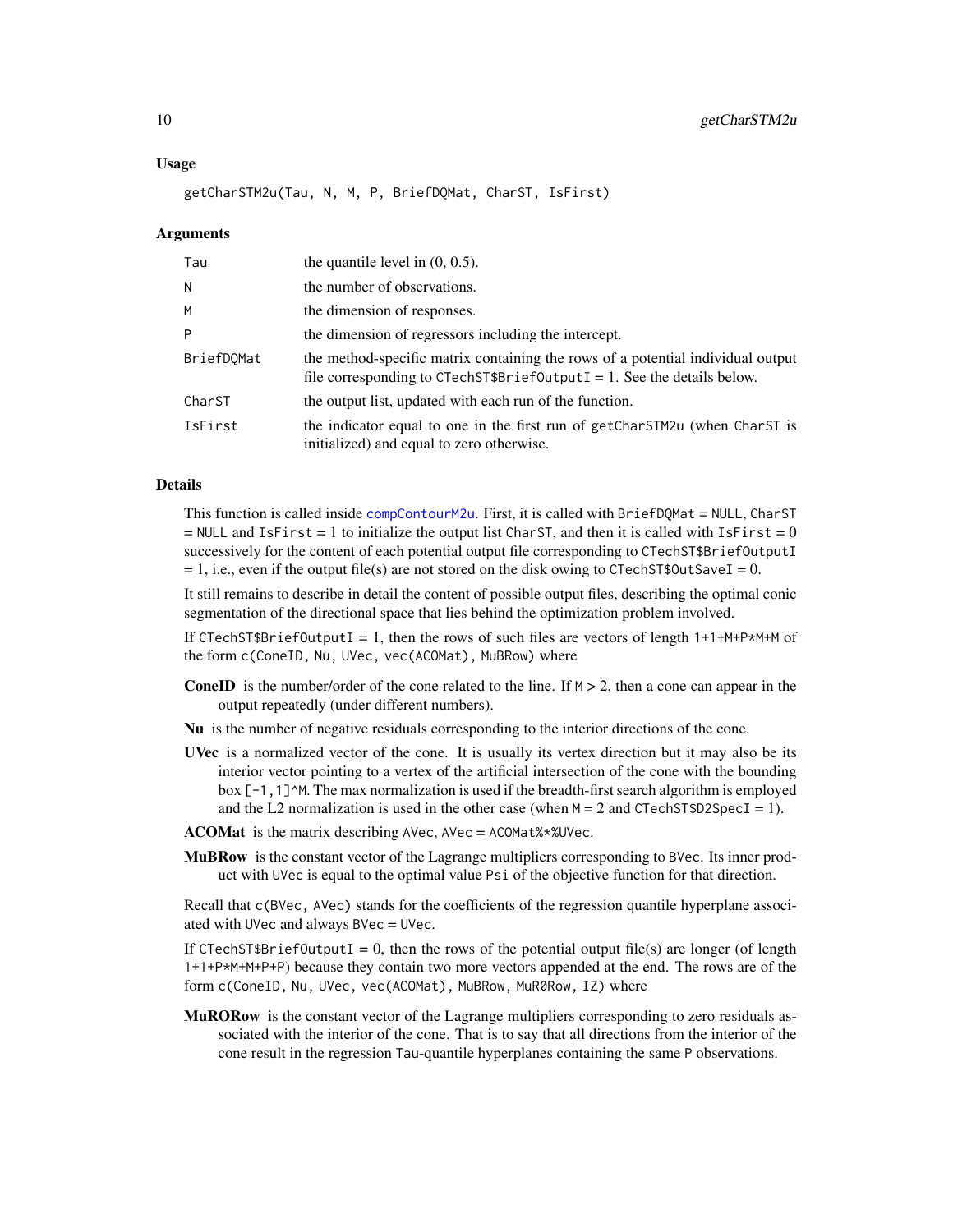#### getCharSTM2u 11

IZ is the vector containing original indices of the P observations with zero residuals for all directions from the interior of the cone.

#### Value

getCharSTM2u returns a list with the following components:

| NUESkip    | the number of (skipped) directions (and corresponding hyperplanes) artificially<br>induced by intersecting the cones with the $[-1,1]$ <sup><math>\wedge</math>M</sup> bounding box                                                                                                                                                                                                                                                                              |
|------------|------------------------------------------------------------------------------------------------------------------------------------------------------------------------------------------------------------------------------------------------------------------------------------------------------------------------------------------------------------------------------------------------------------------------------------------------------------------|
| NAZSkip    | the number of (skipped) hyperplanes (and corresponding directions) not counted<br>in NUESkip and with at least one coordinate of AVec zero.                                                                                                                                                                                                                                                                                                                      |
| NBZSkip    | the number of (skipped) hyperplanes (and corresponding directions) not counted<br>in NUESkip and with at least one coordinate of BVec zero.                                                                                                                                                                                                                                                                                                                      |
| HypMat     | (for $M > 4$ ) the component is missing<br>(for $M \le 4$ ) the matrix with $M + P$ columns containing (in rows) all the distinct<br>regression Tau-quantile hyperplane coefficients c(BVec, AVec) rounded to the<br>eighth decimal digit and sorted lexicographically. This matrix can be used for<br>the computation of the regression Tau-quantile contour.                                                                                                   |
| CharMaxMat | the matrix with the (slightly rounded) maxima of certain directional regression<br>Tau-quantile characteristics over all remaining vertex directions.<br>If $P = 1$ , then CharMaxMat has only two rows:<br>c(UVec, max(Psi)), and<br>c(UVec, max( MuBRow )),<br>respectively.<br>If $P > 1$ , then the rows of CharMaxMat are as follows:<br>c(UVec, max( Psi )),<br>c(UVec, max(MuBRow)),<br>$c(UVec, max( c(a_2, , a_P) )),$<br>$c(UVec, max( a_2 )),$<br>. , |
|            | $c(UVec, max( a_P )),$<br>respectively. If $P = 2$ , then the last row is missing for not being included twice.                                                                                                                                                                                                                                                                                                                                                  |
| CharMinMat | the matrix with the (slightly rounded) minima of certain directional regression<br>Tau-quantile characteristics over all remaining vertex directions.<br>If $P = 1$ , then CharMinMat has only two rows:<br>c(UVec, min(Psi)), and<br>c(UVec, min( MuBRow )),<br>respectively.<br>If $P > 1$ , then CharMinMat has three rows:<br>c(UVec, min(Psi)),<br>c(UVec, min( MuBRow )), and<br>$c(UVec, min( c(a_2, , a_P) )),$<br>respectively.                         |

Note that || symbolizes the Euclidean norm, and that the vertices (UVec) in the rows of CharMaxMat and CharMinMat are generally different and denote (one of) the direction(s) where the row maximum or minimum is attained.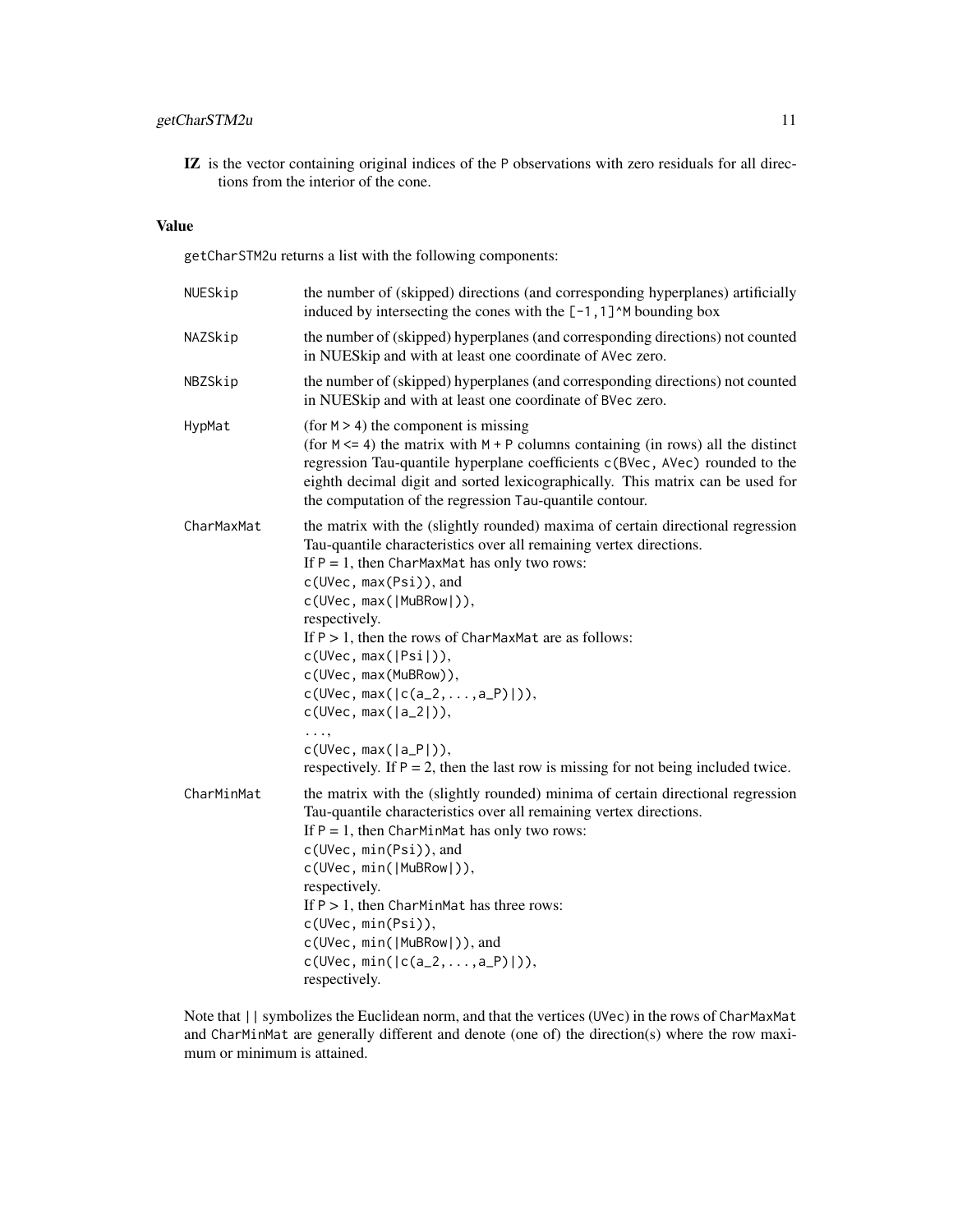#### Examples

##Run print(getCharSTM2u) to examine the default setting.

<span id="page-11-1"></span>getCTechSTM1/2u *Getting the List of Options CTechST for* compContourM1/2u

#### **Description**

The functions getCTechSTM1u and getCTechSTM2u set the default list of options CTechST for computing all the directional (regression) quantiles by means of [compContourM1u](#page-1-1) and [compContourM2u](#page-1-1), respectively.

#### Usage

getCTechSTM1u() getCTechSTM2u()

#### **Arguments**

none

#### Details

Fortunately, the default list of options usually leads to a satisfactory performance in all but very large problems.

#### Value

Both getCTechSTM1u and getCTechSTM2u produce a list with a few components whose default values are stated below after the equality sign.

The components OutFilePrefS and getCharST are initialized in a method-specific way.

The components CubRegWiseI, ArchAllFI, and SkipRedI are relevant only if D2SpecI is zero or if the dimension of directions/responses is higher than two, i.e., if the breadth-first search algorithm is used.

Most of the components are generated by both functions. Nevertheless, the component SkipRedI is only generated by getCTechSTM2u and used by [compContourM2u](#page-1-1).

The output components are as follows:

ReportI  $= 0$ ; if some information (such as the progress of computation) is displayed on the screen (1) or not (0). The display mode may slightly slow down the computation, especially when the dimension of responses is higher than two. On the other hand, it shows the new value of the quantile level (Tau) (if the input one has been changed internally), the initial L2-normed directional vector used (U0Vec), the number of failures to find an initial solution (NNotFound), the number of found initial solutions not having the right number of clearly nonzero coordinates (NBad), and also the width of each layer of the breadth-first search algorithm if it is employed.

<span id="page-11-0"></span>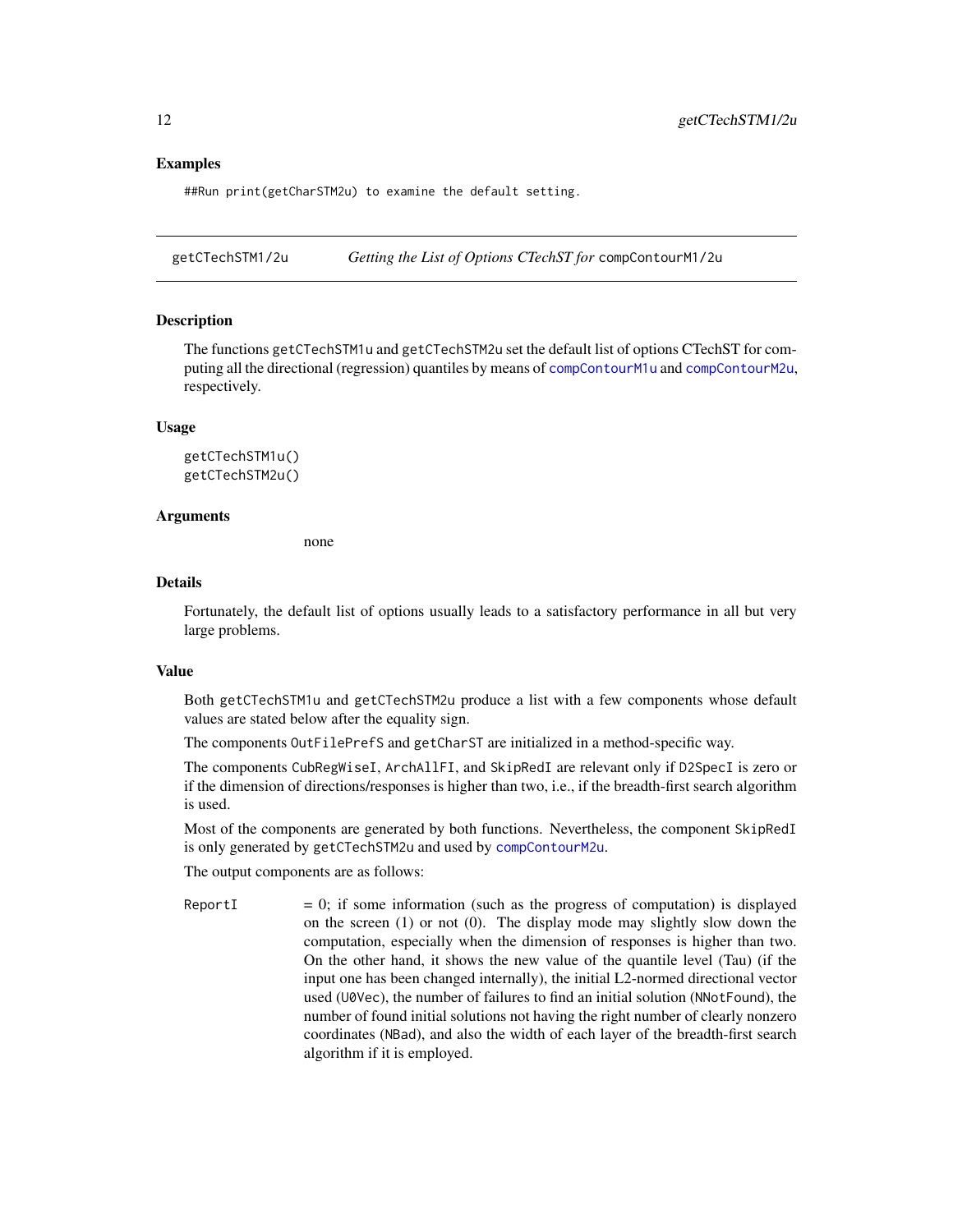<span id="page-12-0"></span>

| OutSaveI     | $= 0$ ; if the detailed output is stored in file(s) into the working directory (1) or<br>not (0). The file output seems necessary only for very large problems if some<br>information about individual cones has to be recorded (such as all the regression<br>quantile hyperplanes used for the regression quantile contour computation).                                                                                                                                                                                    |
|--------------|-------------------------------------------------------------------------------------------------------------------------------------------------------------------------------------------------------------------------------------------------------------------------------------------------------------------------------------------------------------------------------------------------------------------------------------------------------------------------------------------------------------------------------|
| D2SpecI      | $= 1$ ; this option is relevant only for bivariate directions/responses and determines<br>if the cones are visited counter-clockwise (1) or by means of the breadth-first<br>search algorithm as in the general case $(0)$ . The default option $(1)$ leads to a<br>more precise and reliable computation than the other.                                                                                                                                                                                                     |
| BriefOutputI | $= 1$ ; if the brief (1) or verbose (0) output is prepared by compContourM1/2u.<br>Even the default option (1) is sufficient for almost all common applications.<br>See also getCharSTM1u and getCharSTM2u for the description of the possible<br>method-specific file output in both cases.                                                                                                                                                                                                                                  |
| CubRegWiseI  | $= 1$ ; if the directional space is divided into orthants investigated separately (1) or<br>not $(0)$ . On the one hand, the default option $(1)$ splits the problem into smaller<br>ones. On the other hand, it also generates some artificial cones with at least one<br>facet in the orthant borders.                                                                                                                                                                                                                      |
| ArchAllFI    | $= 1$ ; if all the past cone facet identifiers (1) or only those from the last few<br>layers (0) are stored during the computation. The default option (1) makes<br>the computation more likely to terminate successfully than the other. Unfor-<br>tunately, it is also slower and more memory demanding. If the dimension of<br>responses is higher than three, then $ArchAllFI = 1$ is considered internally by<br>compContourM1/2u no matter what the input CTechST actually says.                                        |
| SkipRedI     | $= 0$ ; if the information should be skipped (1) or stored (0) also from the cones<br>with all non-artificial facets already known (such cones are redundant/irrelevant<br>with probability one if only all the quantile regression hyperplanes necessary<br>for the quantile contour computation are required from compContourM2u). The<br>skipping makes the output smaller but maybe also slightly less reliable. It<br>also affects the reliability of the information regarding the inner points; see<br>compContourM2u. |
| OutFilePrefS | = 'DQOutputM1_'/'DQOutputM2_'; the prefix of possible output file name(s).                                                                                                                                                                                                                                                                                                                                                                                                                                                    |

getCharST = getCharSTM1u/getCharSTM2u; the function computing some overall characteristics that can be replaced with a user-defined one. See [getCharSTM1u](#page-6-1) and [getCharSTM2u](#page-8-1) for the default choices.

#### Examples

```
##- a typical use of getCTechSTM1u:
##computing all directional 0.01-quantiles of 49 random points
##(uniformly distributed in the unit cube centered at zero)
##after changing the default settings
Tau <-0.01XMat \leftarrow matrix(1, 49, 1)YMat <- matrix(runif(3*49, -0.5, 0.5), 49, 3)
CTechST <- getCTechSTM1u()
CTechST$ReportI <- 1
COutST <- compContourM1u(Tau, YMat, XMat, CTechST)
```